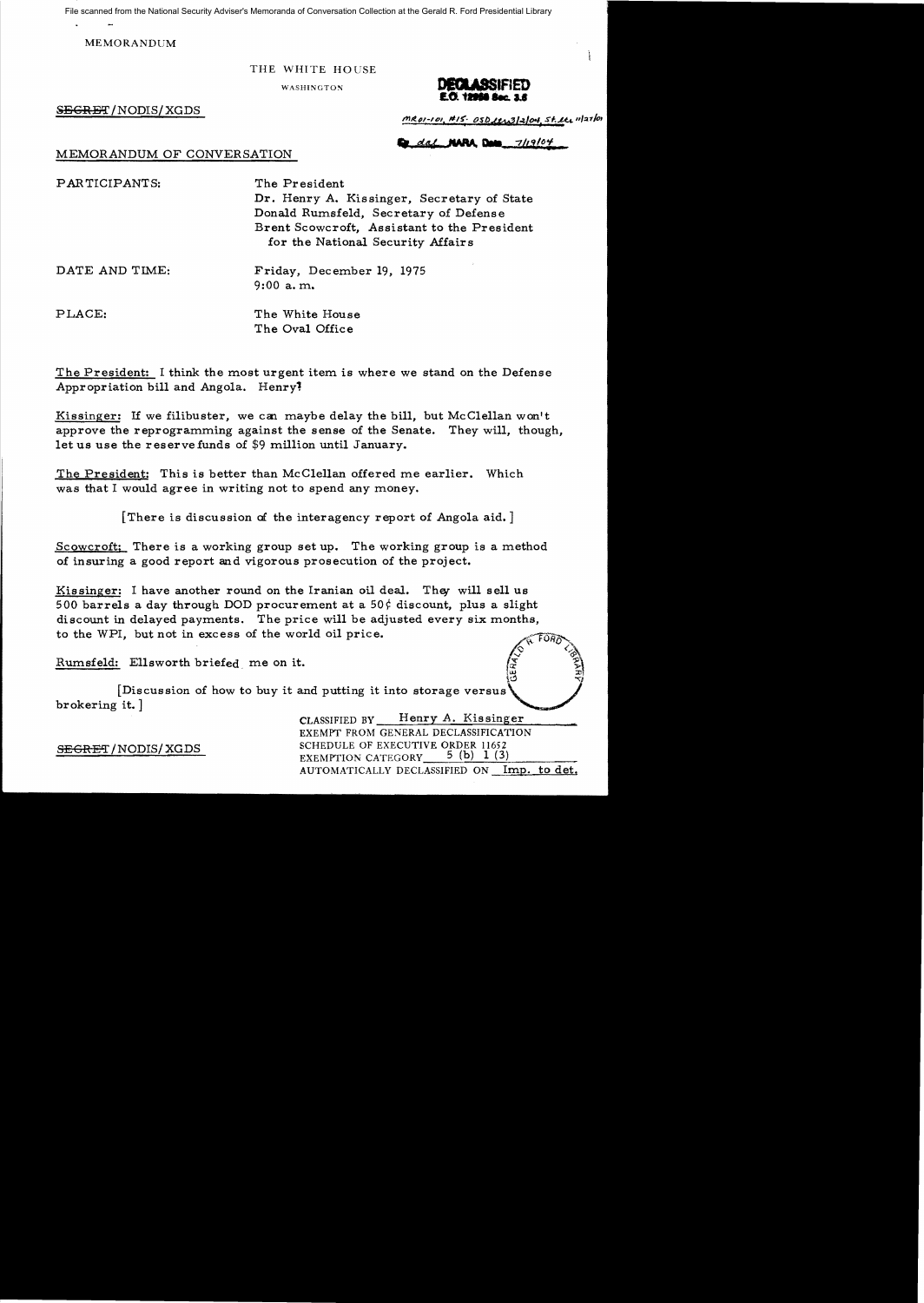### $SEGREF/NODIS/XGDS$  -2-

 $\epsilon$ 

Kissinger: If we can crystallize a proposal by Monday or Tuesday, they are willing to conclude by January 15.

Rumsfeld: We have to solve the discount problem. I understand DOD can't legally make a profit.

The President: I think we should move. I think it is very important . psychologically. Let's work it out.



#### SECRET/NODIS/XGDS